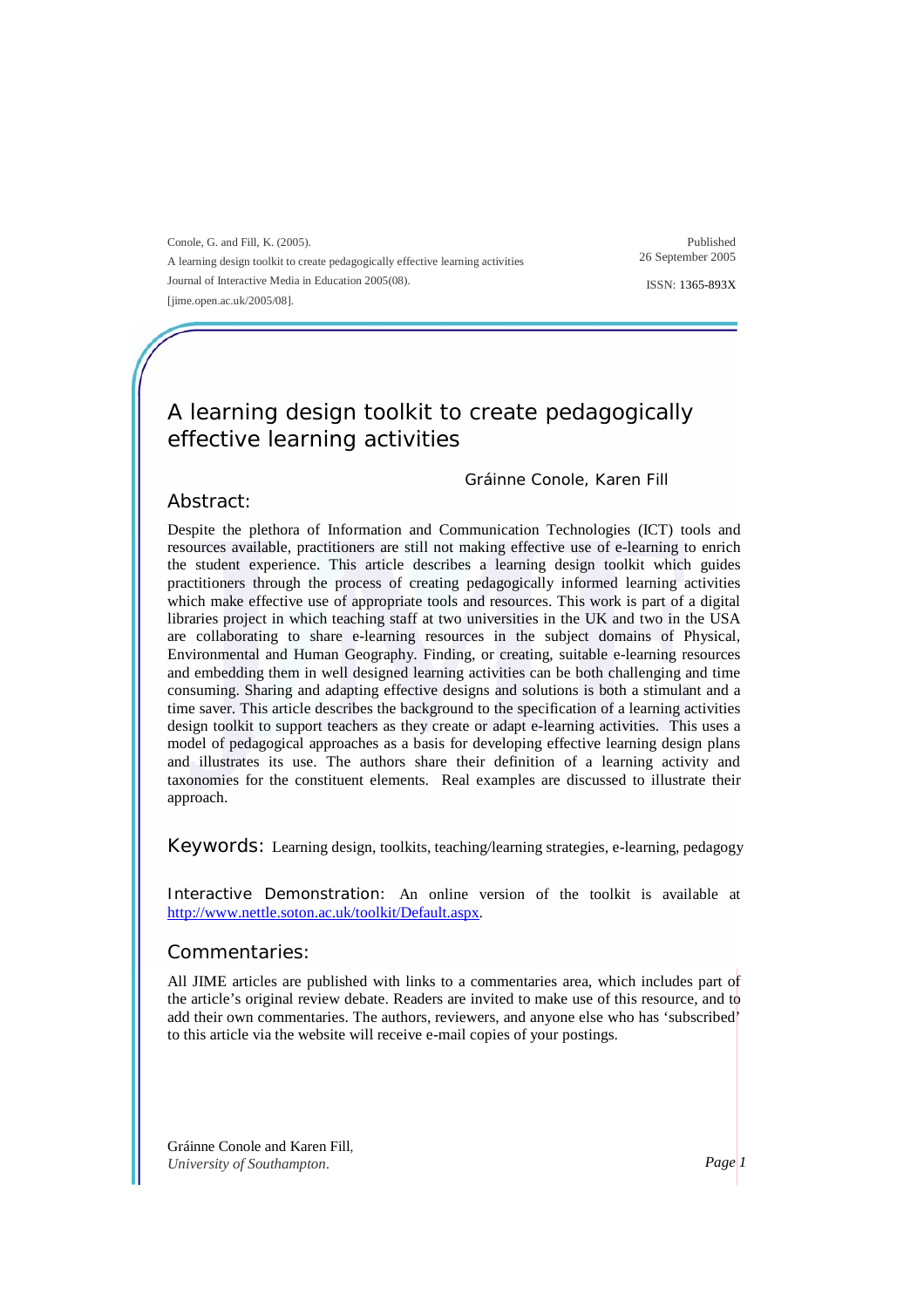## **1 Introduction**

The use of Information and Communication Technologies (ICT) to support all forms of learning has expanding exponentially in the last decade. The perceived benefits of elearning include the opportunity to learn anytime, anywhere and to communicate and collaborate virtually across countries. For teachers e-learning is seen as having the potential to reach new student markets, offering more flexible learning opportunities for students, facilitating the tracking of student progress and activities, as well as providing an opportunity for creating new and innovative learning environments.

E-learning is now no longer a peripheral activity, the province of the isolated enthusiast, but is pervading Higher Education (HE), not just as an effective infrastructure for distance courses but blended with more traditional approaches on campus. Indeed, Carr-Chellman & Duchastel (2000) went as far as to term it a "new online paradigm [which] calls not so much for providing instruction at a distance, as for making available learning resources and instructional activities to students." In effect, the context is a potentially *rich learning environment*, where "students are typically engaged in multiple activities in pursuit of multiple learning goals, with the teacher serving the role of coach and facilitator." (Wilson, 1996)

There are now a plethora of online learning environments and associated tools to support teaching and learning (Conole, 2004). These include communication (email, discussion boards, synchronous chat), authoring and assessment tools, as well as integrated learning environments such as Blackboard and WebCT. Similarly, there is a range of tools to facilitate searching. Despite this, uptake in the use of these technologies within higher education has been fragmented and slow (Conole, 2004; Littlejohn and McGill, 2004). A recent report concludes 'amongst the factors that are slowing the uptake…is the lack of a coherent framework within which to evaluate both the pedagogical benefits and the organisational changes required to effectively implement it' (Britain and Liber, 2004). Research to date shows that it is difficult to encourage authentic virtual learning or collaboration; discussion board use, for example, often shows a pattern of peak use directly related to teacher intervention or responses to particular 'hot' topics. Collaborative group work needs to be carefully set up and orchestrated to achieve desired results and despite this may still end up as a rather stilted collaboration exercise not comparable with direct face-toface equivalent group work (Jones, 1999). Integrated learning environments are still predominantly used as shells for displaying web pages and rarely get beyond basic information dissemination and administration (Thomas and Wyatt, 1999). With respect to information seeking and handling, the sheer volume available to learner/researchers is increasing exponentially, unmatched by the sophistication of the searching and handling tools (Lawrence and Lee Giles, 1999). Information overload, coupled with confusion of where to look, is increasingly problematic and, despite a growth in the range of searching tools and portals, it is not evident that the right information is being dispatched to the right users in a timely and quality assured fashion (Conole, 2002).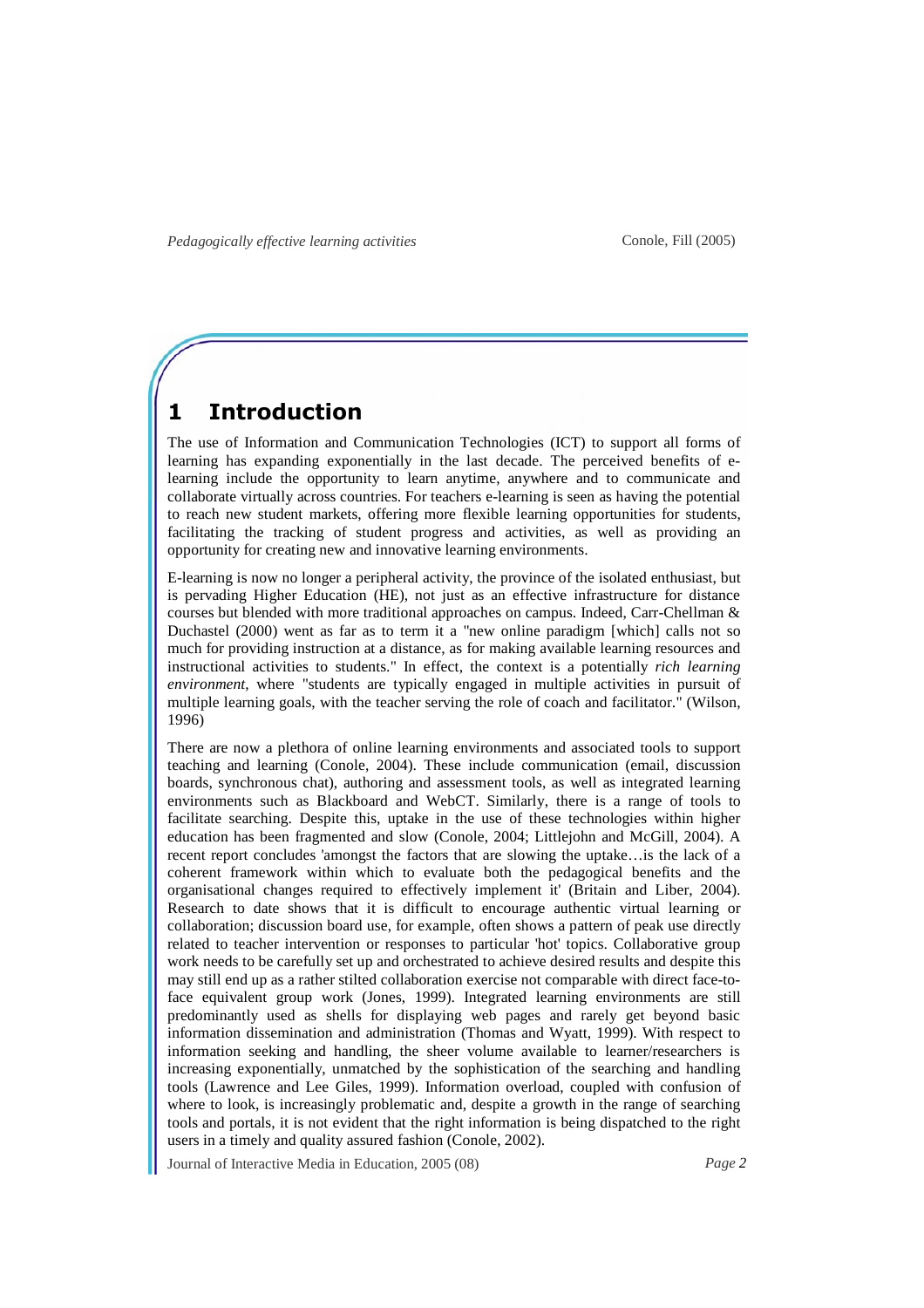The paper begins by considering the reasons for the lack of uptake of ICT to support learning and teaching. The paper describes a learning design toolkit which aims to support practitioners in the creation of pedagogically informed learning activities.

# **2 Skills for e-learning**

Despite the variety of ICT tools and resources available and the recognized potential benefits of using these to support teaching and learning, many practitioners lack the necessary e-learning skills to take full advantage of the potential affordances (Conole and Dyke, 2004) that these technologies offer and complain that support and training in this area is inadequate (Oliver, McBean, Conole and Harvey, 2002). Furthermore, despite the fact that many described instances of e-learning claim to draw upon theoretical positions, such as constructivism, many do not explain how they embody the principles and values of that approach (Oliver *et al.*, 2002). As a result many designs reflect 'commonsense' rather than theoretically informed design (Conole, Dyke, Oliver, & Seale, 2004). A more theoretically consistent approach to learning design is needed which inter-relates theory with the desired features of learning, and then maps relevant tools and resources (both human and technical) against these. This approach makes the relationship between practice and underpinning theory more explicit and, we argue, should enable practitioners to make more theoretically informed choices of the tools and resources used to support learning.

Few academic staff have had the opportunity to develop the pre-requisite expertise to design and implement an effective strategy for acquisition, use and evaluation of either new materials or methods of delivery. In order to provide these practitioners with support and encouragement, easy-to-use guidelines and resources are required. Not only must these be based on sound, tested pedagogical theories but, first and foremost, they must be practical for academics using (or evaluating the use of) learning technologies. One approach to addressing this issue is the use of toolkits which help guide the practitioner through a series of pedagogically informed decisions in the design process.

There has been an increasing interest in recent years in addressing these problems and in particular for developing mechanisms for facilitating the uptake and effective use of ICT and the repurposing of existing resources. Simple models and frameworks have proved popular such as the e-moderating framework for setting up and managing discussion groups (Salmon, 2000) and study guides such as those produced by the LTSN generic centre (LTSN, 2002) and the Association of Learning Technology (Seale and Ruis Rui, 2002). However, as a recent review of this area concludes (Mayes and De Freitas, 2004), there is little in the way of concrete e-learning models and, arguably, there is little in the way of innovative practice (Oliver, 2004). Furthermore, some would argue that there is a surface approach to the use of these guidelines and models and, despite the hype surrounding the potential for re-use and repurpose, the reality is that it is fraught with difficulties (Littlejohn, 2003).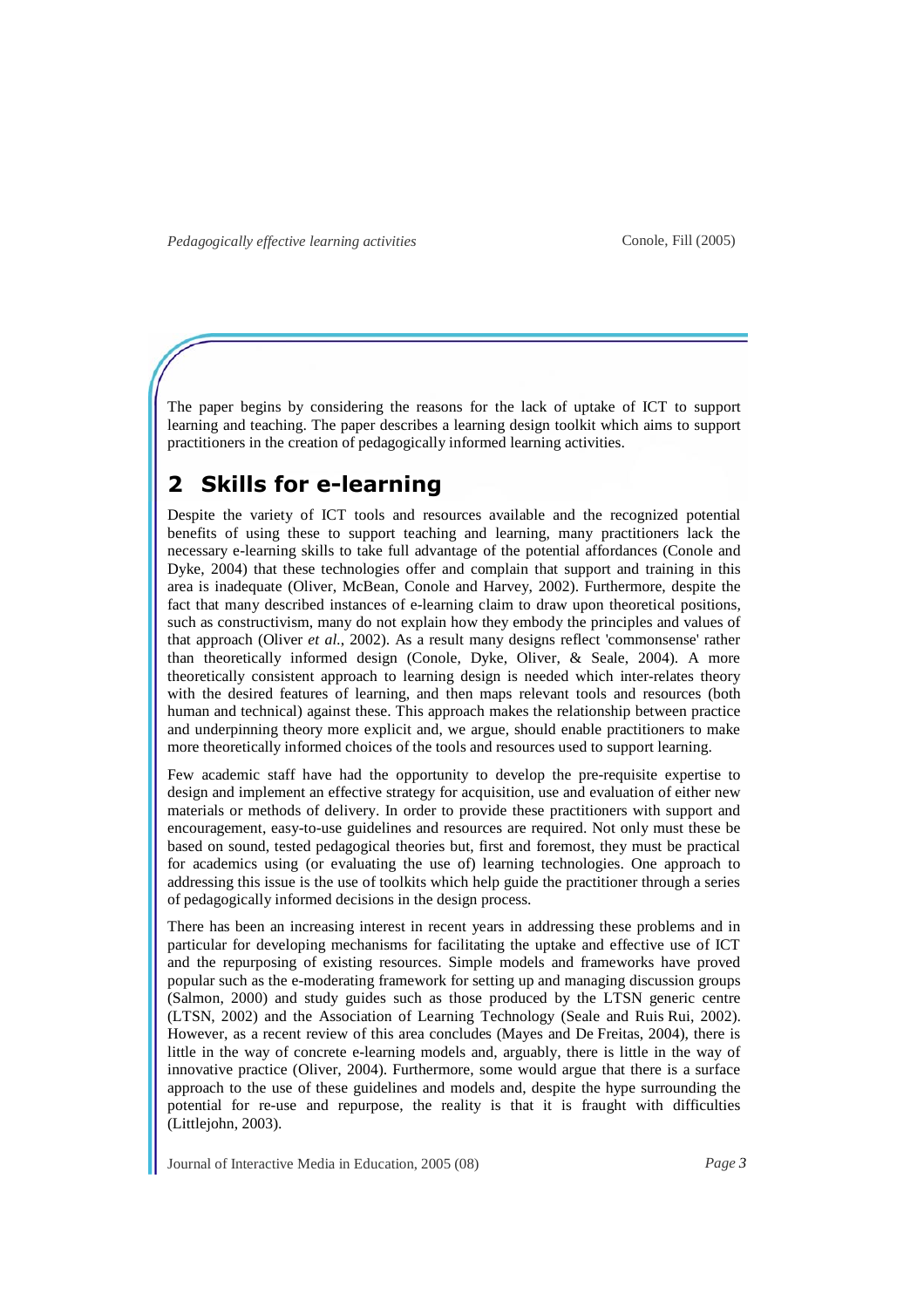# **3 Situating learning design**

Some authors contend that design for computer based or online learning is rooted in behaviourist theories of knowledge acquisition (Gagne, Briggs, & Wager, 1974), whilst others argue that the needs of different learning styles are better served by a constructivist approach (Honebein, 1996), most particularly in "multimedia based lessons" (Clark & Wentworth, 1997). The range of approaches based on behaviourist and/or cognitive theories is usefully summarised by Meyer (1998). Doolittle (1999) graded the ability of online education to meet eight primary requirements of a constructivist pedagogy and concluded that

"Overall, online education provides the resources necessary for students to engage in rich and effective construction of knowledge. The key to online education and constructivism is not whether or not the potential exists, but rather, whether or not the potential will be actualised."

Pragmatically, it is clear that "designers and instructors need to choose for themselves the best mixture of behaviourist and constructivist learning experiences for their online courses" (Carr-Chellman & Duchastel, 2000). There is also a mix of the online paradigm with traditional (offline) experiences, a combination now termed *blended learning*. In creating online learning experiences, designers and instructors are increasingly able to draw on digital resources available from web-based repositories, or stored in offline media. As facilitators of these experiences they can use asynchronous or synchronous communications technologies. As evaluators of the outcomes of the learning they may combine on and offline assessments.

As we move beyond the innovation and early adopter phase of this paradigm, there is increasingly a need and a willingness to share both resources and effective e-learning design with colleagues. Hicks, Reid, & Rigmor (2001) suggested that "quality depends on the way technology is used to provide access to relevant learning opportunities at the optimum time." (p. 144). They provided a useful table of the characteristics, learning opportunities and learning demands of online environments. Hedberg (2003) made a number of important points about design for quality in e-learning. These include fostering learner engagement, enabling multiple roles for both learners and tutors, and appropriate focusing of assessed tasks. He claimed that well designed e-learning offers learners the opportunity to "gain a greater understanding of their own experiences than those remaining in the classroom expecting that the 'knowledge' will be given to them." (p.179)

With respect to learner engagement, Laurillard (2002) distinguished between *'sit forward' interactive media* and *'sit back' narrative media* (p.110) and suggested that they do not combine well (p. 136). She concluded that "improvements in university teaching are more likely to be achieved through 'multiple media', appropriately balanced for their pedagogic value, than through reliance on any one learning technology." (p. 174)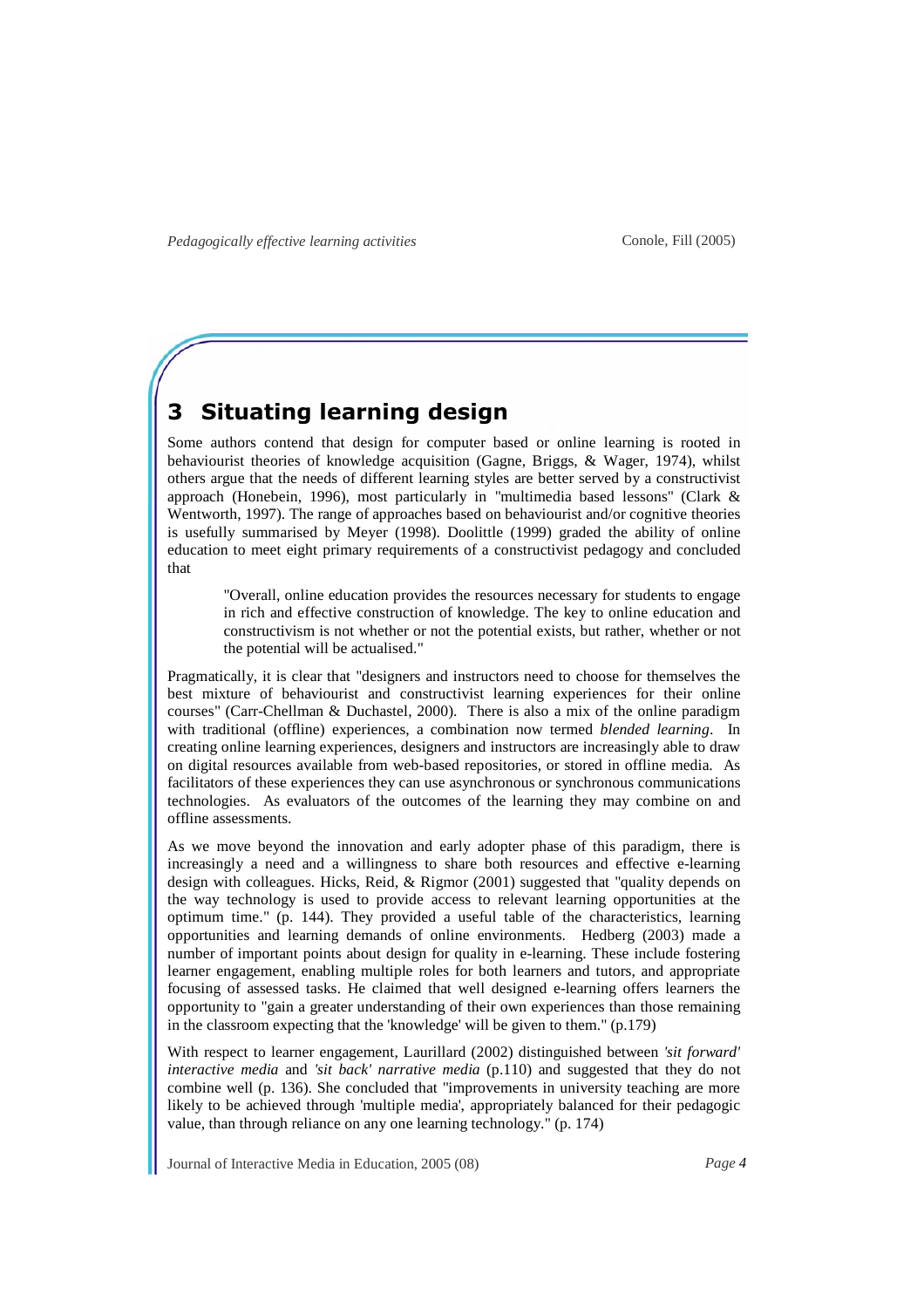The increasing availability and use of online, digital resources to support teaching and learning is stimulating a convergence between the fields of learning design and learning object technologies. Indeed, in some quarters, the reusability debate has moved on from how to label digital objects so that other people, or systems, can find and use them, to how to describe "a whole learning experience" so that it can be "tweaked" for use elsewhere (Kraan, 2003).

IMS learning design specification is concerned with articulating learning design processes. This was developed in part to shift attention from a focus on content to process. Koper and Olivier (2004) argue that e-learning specifications (such as the IEEE LOM) consider learning in terms of a resticted pedagogical perspective namely that 'in order to learn, a single learner has to work through a sequence of learning objects' therefore suggesting that learning is a process of consuming of content. They acknowledge that current educational practice is more complex and advanced than this and the learning design specification was developed to reflect this. Learning design is defined as an application of a pedagogical model for a specific learning objective, target group and a specifc context or knowledge domain. The learning design specifies the teaching and learning process, along with the conditions under which it occurs and the activites performed by the teachers and learners in order to achieve the required learning objectives. LD is based on the metaphor of learning as a play instatiated through a series of acts with associated roles and resources. The core concept of LD is that a person is assigned a role in the teaching-learning process and works towards certain outcomes by performing learning activities within a given environment. The environment consists of appropriate learning objects and services used during the performance of the activities. See Koper and Tattersall (2005) for a recent overview of learning design.

With the emergence of the Learning Design specification (IMSLD, 2003), a number of applications are now being offered to guide users through the learning design process and help them create effective learning activities with pedagogically informed use of tools and resources, such as the method and tool described by Paquette et al. (2005). A further example is the Learning Activity Management System (LAMS) which guides practitioners through the process of learning design (Dalziel, 2003). Using a 'drag and drop interface', users can pick and mix different types of learning activities. Littlejohn and McGill (2004) have identified lesson plans as an important category of resource which are used commonly in schools and FE (and to a lesser extend in HE). They state that resources 'are particularly useful within the context of staff development, since they give insight into different educational approaches'. Therefore tools like LAMS are useful in terms of guiding practitioners through the production of these lesson plans.

Another mechanism for supporting practitioners through the different approaches and theories associated with promoting effective learning design is through the use of a 'toolkit' such as described in this paper. The next section defines the concept and rationale for toolkits, followed by a more detailed description of a specific toolkit to support the development of learning activities.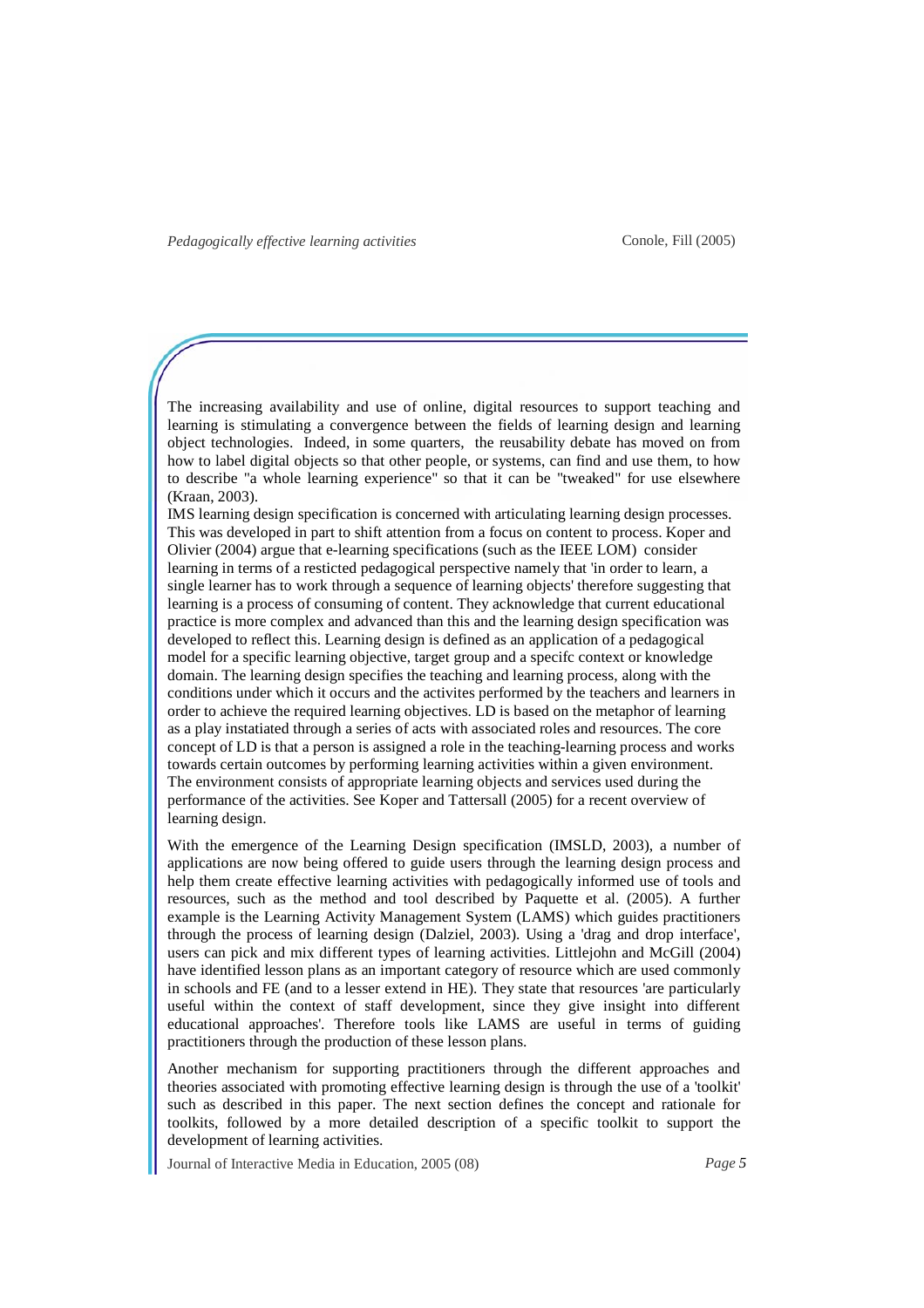# **4 Toolkits as a mechanism for supporting practitioners**

Most commercial software now comes with some form of in-built help system and reference manual. In addition many also provide templates or how-to wizards to guide the user through a particular set of activities. Word's paper clip and PowerPoint's template presentations are good examples. As a consequence, practice has shifted from a culture of reading the manual of instructions to a just in time culture based on immediate need. This is echoed in research into children's use of gaming software which shows that they learn to use these applications through trial and error and by exploring the package rather than referring to the manual (Sutherland, Keri, Furlong, & Furlong, 1999). A wizard is a software tool that makes decisions on behalf of the user, based on solicited information and drawing on pre-defined templates. In most cases, the way in which the outputs from a wizard are generated is hidden from the user. As a result, they are easy to use, but restrictive in terms of the type and variety of potential outputs from user interactions with the tool. Another category of support tool is toolkits, which are decision-making systems based on expert models, positioned between wizards and generic conceptual frameworks which can provide a theoretical overview of an area and hence be used as a point of reference for decision making (Conole and Oliver, 2002; Oliver *et al.*, 2002).

Frameworks, toolkits and wizards lie at different points along a continuum, with open but unsupportive theoretical maps at one end, and restrictive but easy to use software 'black boxes' at the other. No value judgement is made about which of these points is 'best' for users; clearly, each is suited to supporting users with different needs and varying levels of expertise. By definition, all toolkits include an expert model of a process derived from recognised theory and best practice. This provides a manageable process, supporting the implementation of performance monitoring systems. Furthermore, by providing a common conceptual framework (particularly one in which multiple interpretations of terms can be negotiated and agreed), it becomes possible to define and establish standards.

A toolkit provides a structured resource that can be used to plan, scope and cost an activity (examples include the development of an evaluation plan, choosing and integrating different types of media into teaching, or managing information). By providing increasingly detailed layers of information, the user can follow up relevant issues when and if such detail is required. In addition, by providing a simple, logically organised structure toolkits help to reduce the time required to plan work of this type. Toolkits are designed to be easy-to-use for practitioners; provide guidance, but not be prescriptive; be adaptable and easy to customise to the local context; provide a comprehensive resource of relevant material; and provide demonstrable benefit to users.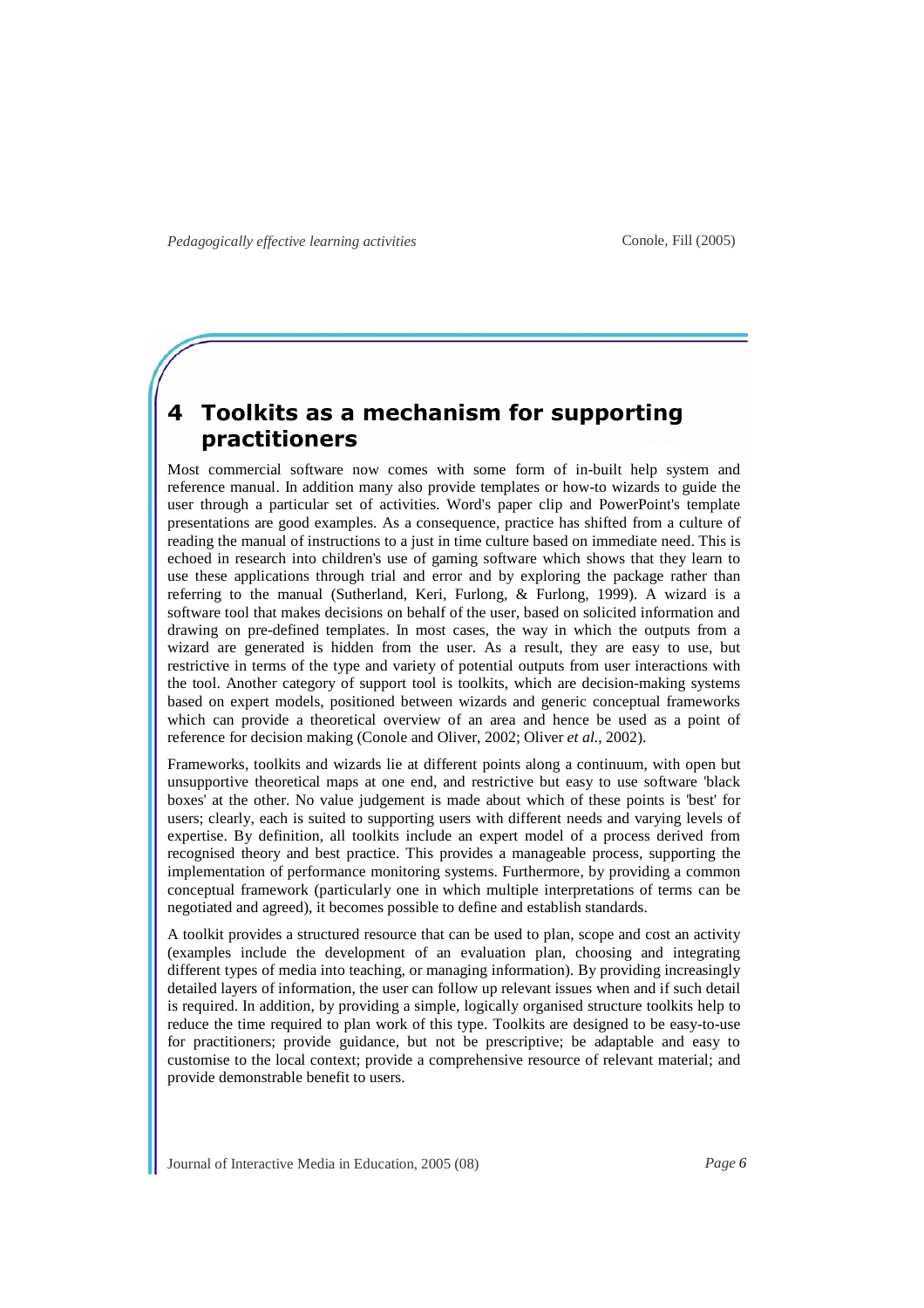# **5 Methodology**

The methodology adopted in developing the learning design toolkit described here follows the approach adopted in the development of previous toolkits (Conole and Oliver, 2002; Oliver *et al.*, 2002). There are five main strands to this approach:

- 1. Work closely with practitioners to analyse their methods, when creating or repurposing resources, and be guided by their requirements.
- 2. Enshrine good practice within the toolkit, such that it will guide and support teachers as they create, modify, and share teaching and learning resources.
- 3. Research, understand and apply what is going on in the learning design field, particularly evolving standards in the areas of sharing digital resources, interoperability, searching, re-purposing, and permissions.
- Embrace new technologies, such as adaptive hypermedia and semantically structured metadata, to provide a tailored development environment, accessing heterogeneous data repositories across a grid service infrastructure.
- 5. Develop, test and evaluate a prototype toolkit with practitioners and then revise in light of feedback.

A series of interactive interviews with practitioners helps articulate the key components involved in their learning design processes and in particular helped identify areas where further support was required. Some of the activities enhanced existing courses, whilst others involved the creation of completely new courses. These discussions and detailed analysis informed the initial requirements analysis for the toolkit.

The learning design toolkit described can be used for three main purposes:

- 1. As step-by-step guidance to help practitioners make theoretically informed decisions about the development of learning activities and choice of appropriate tools and resources to undertake them.
- 2. As a database of existing learning activities and examples of good practice which can then be adapted and reused for different purposes.
- 3. As a mechanism for abstracting good practice and metamodels for e-learning

# **6 A definition for learning activities**

At the heart of the toolkit is the notion of a learning activity (LA), which we define as consisting of three elements:

1. The *context* within which the activity occurs, this includes the subject, level of difficulty, the intended learning outcomes and the environment within which the activity takes place.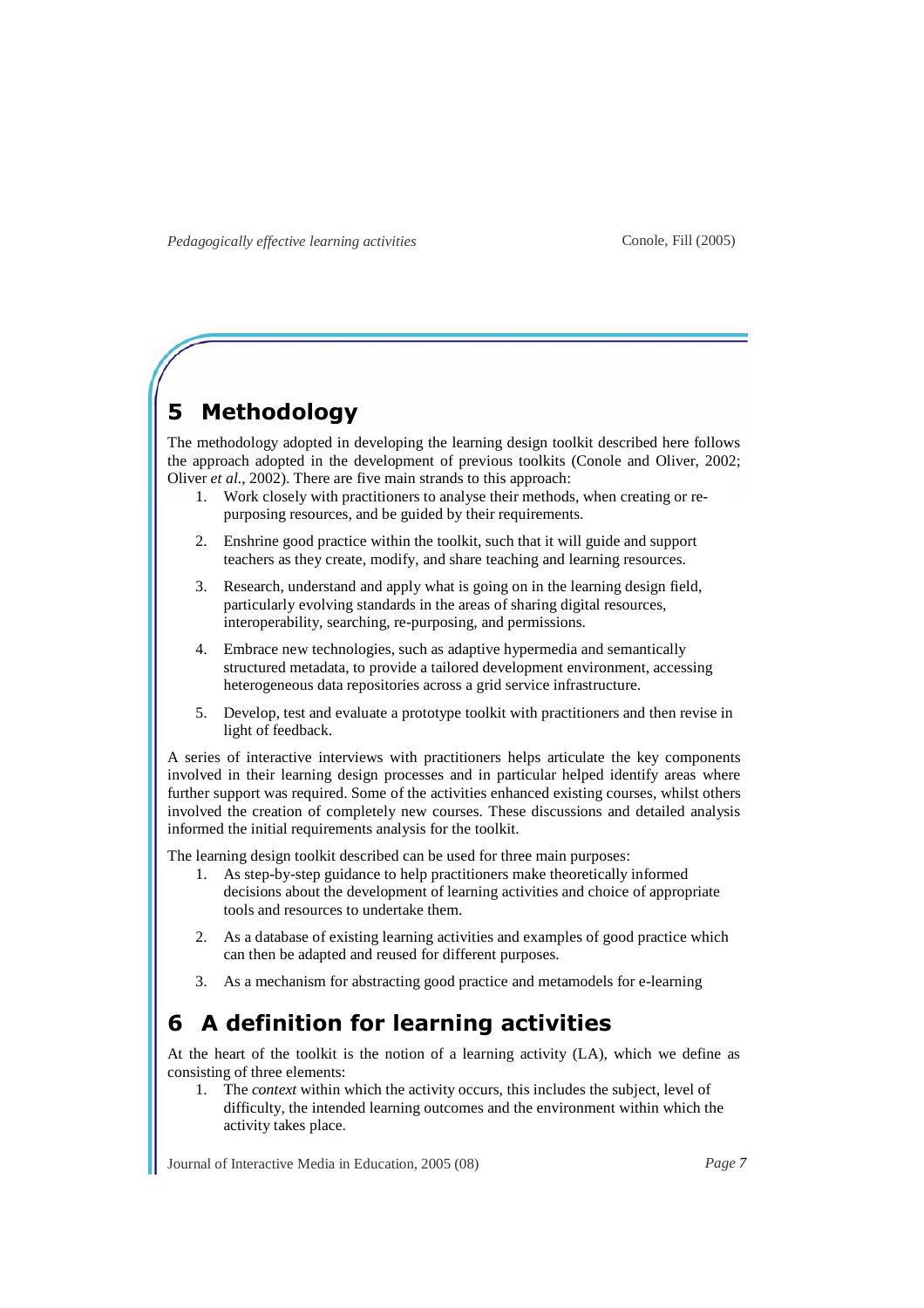**Figure 1: Learning Activity - Top Level** 

- 2. The *learning and teaching approaches* adopted, including the theories and models
- 3. The *tasks* undertaken, which specifies the type of task, the techniques used, associated tools and resources, the interaction and roles of those involved and the assessments associated with the learning activity.

This is represented diagrammatically in Figure 1 and each element is briefly described and exemplified below. Each of the elements with a  $(+)$  in the diagram has an underlying taxonomy or set of instances.



The essence of a learning activity is that it must have one or more 'learning outcomes' associated with it. Learning outcomes are what the learners should know, or be able to do, after completing the LA; e.g. understand, demonstrate, design, produce, appraise. In order to achieve the intended learning outcomes there is a 'sequence of tasks' which must be completed. Examples of tasks are reading paper(s), discussing ideas, accessing database(s), extracting or manipulating data, answering questions, making decisions. The task 'type' taxonomy is shown in Figure 2, with one of the elements expanded to show the full tree,

Journal of Interactive Media in Education, 2005 (08) *Page 8*

and other elements of 'task' are described below.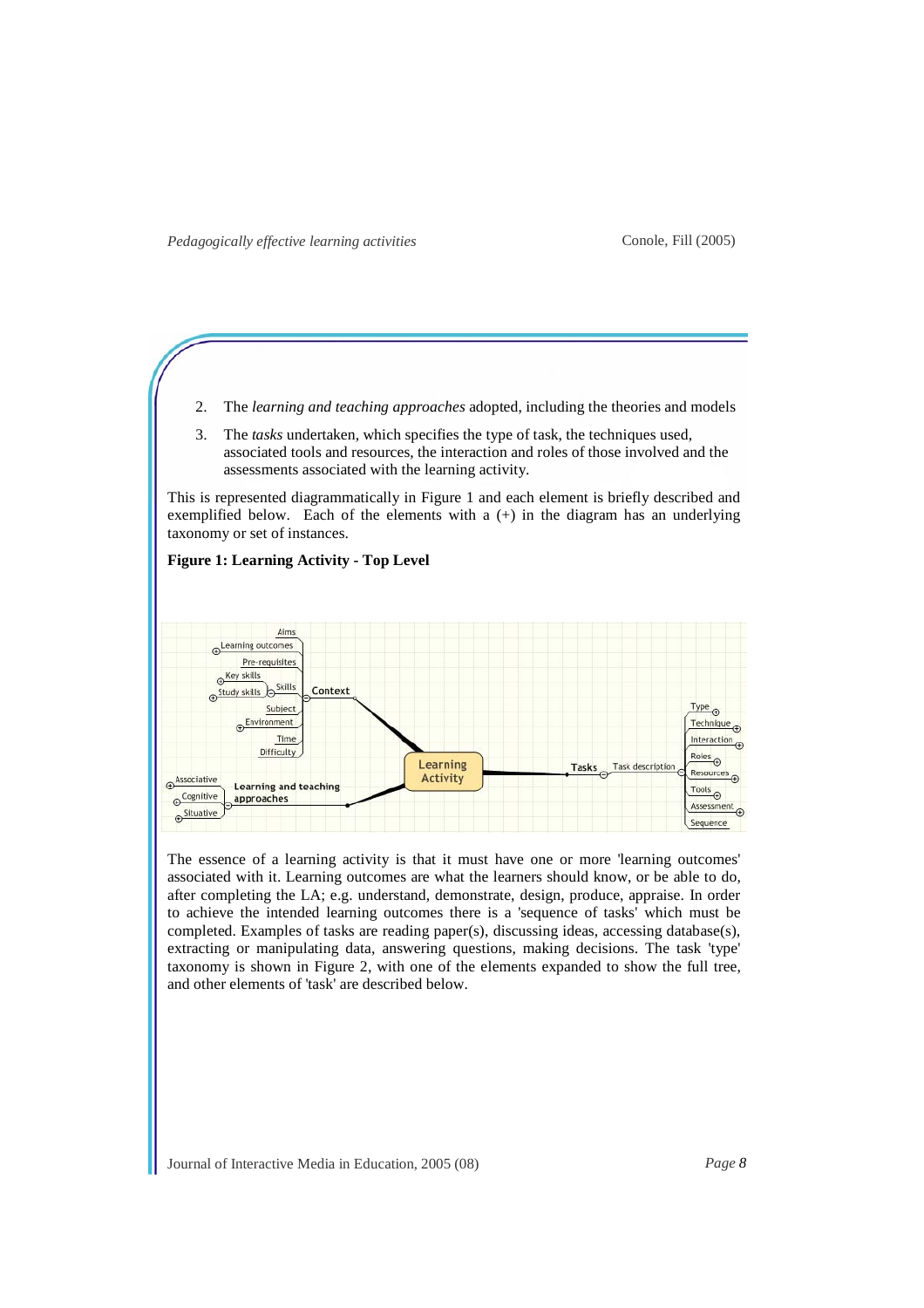

## **Figure 2: Task Type**

Task techniques include brainstorming, exercise, field work, role play, reflection and syndicates. We have identified almost thirty techniques to be stored in the toolkit such that advice can be offered to practitioners. Interactions required are likely to be individual, one to many, student to student, student to tutor, group or class based. When undertaking tasks participants in the learning activity (both teachers and students) are assigned appropriate 'roles', such as individual learner, group participant, or presenter. Some tasks are assessed; assessment types and techniques are shown in Figure 3.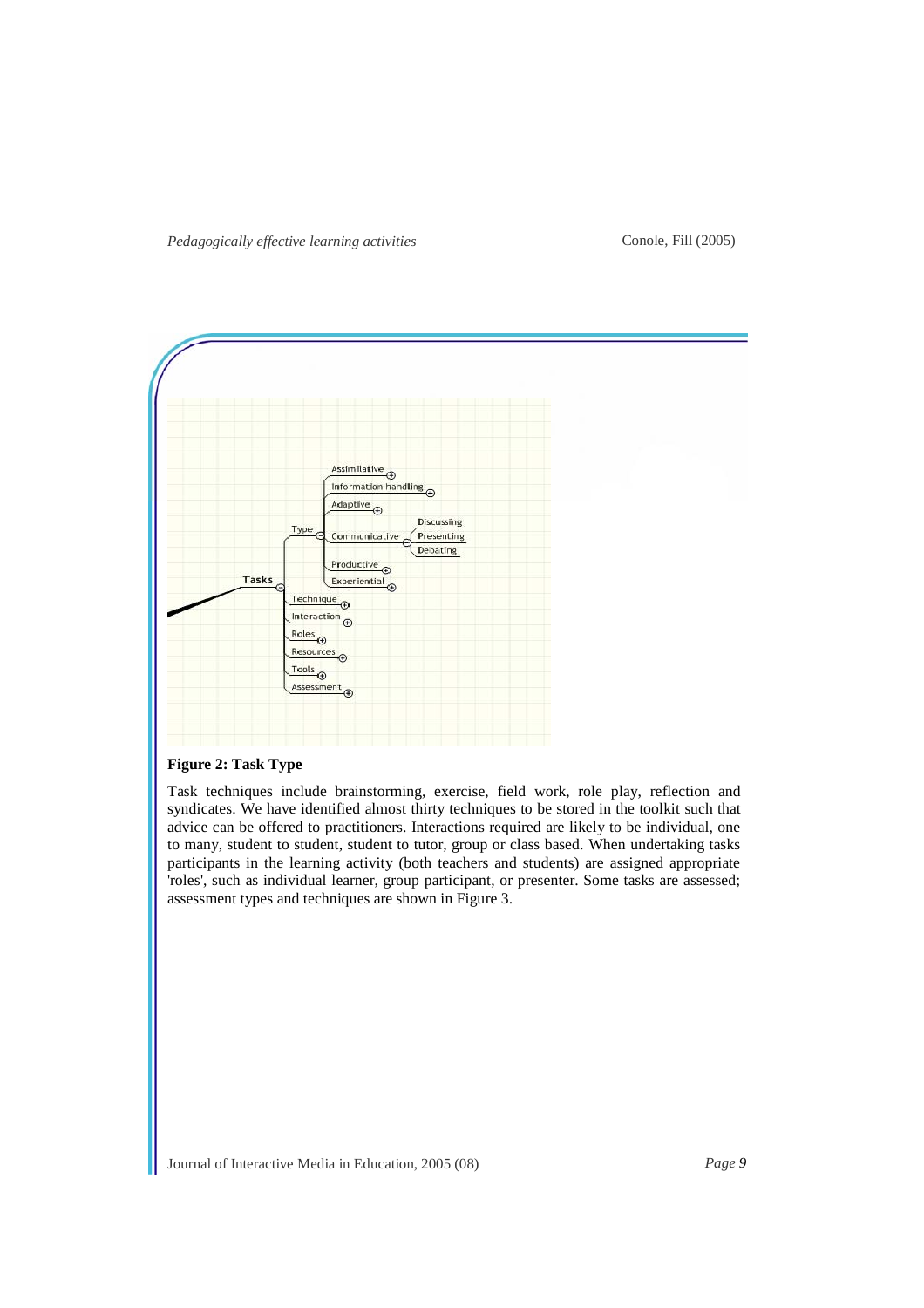#### Conole, Fill (2005)



#### **Figure 3: Assessment**

'Resources' such as web pages, databases, video streams or interactive maps, may be included. 'Tools', essentially facilitating applications, may also be needed; for example search engines, discussion boards, spreadsheets, or media players. Within the toolkit, taxonomies for resources and tools have been based on Laurillard's five principal media forms (Narrative, Communicative, Adaptive, Productive, and Interactive) (Laurillard, 2002, p.90). Narrative media tell or show the learner something (e.g. text, image). Interactive media respond in a limited way to what the learner does (e.g. search engines, multiple choice tests, simple models). Communicative media facilitate exchanges between people (e.g. email, discussion forum). Adaptive media are changed by what the learner does (e.g. some simulations, virtual worlds). Productive media allow the learner to produce something (e.g. word processor, spreadsheet). Based on the classification of media in the five categories, and the desired learning outcomes and strategies, the toolkit suggests appropriate media types and combinations as a teacher designs a learning activity.

The tasks and associated roles undertaken to achieve the prescribed learning outcomes occur within a particular context with characteristics which include a description of the subject domain (e.g. Physical Geography), the level (e.g. introductory), the perceived skills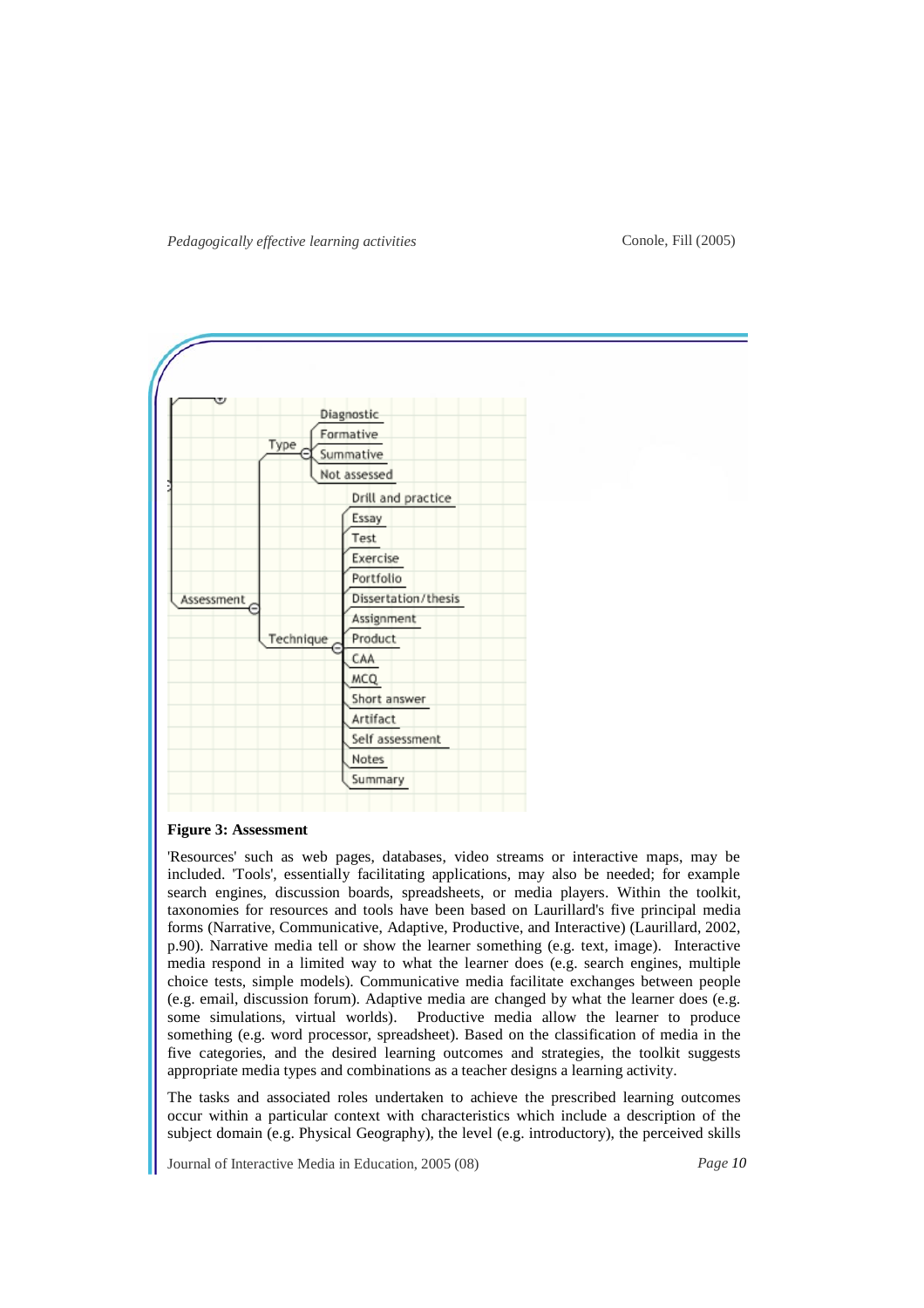which will be used or acquired (e.g. numeracy, critical analysis), the time anticipated for completion of the activity (e.g. 2 hours), and any associated prerequisites (e.g. first year course completion, database skills).

A central premise of this approach is that e-learning is ideally "centred on the set of student tasks … that constitute the learning experiences that the students will engage in, either independently or collaboratively, in order for them to master the objectives" (Carr-Chellman & Duchastel, 2000), p. 234). In designing a learning activity a teacher usually has a linear sequence of tasks in mind but, especially in an online learning environment, learners will not necessarily follow that sequence. Indeed an early project experience flagged up the need to enable learners to move easily around the resources and tasks. Similarly, one of the drawbacks of the content manifest and organisation approach adopted in the useful, and increasingly popular, Reload tool (Reload, 2004) is that it presupposes and enforces a linear approach.

In addition to context and tasks, the toolkit includes taxonomies and models for learning and teaching approaches based on a review by Mayes et al. (2004) which groups learning theories according to whether they are associative (learning as activity), cognitive (learning through understanding) or situative (learning as social practice) (Figure 4). We have started to populate the toolkit with theorists and models, and anticipate two main benefits. The first is to offer guidance to practitioners, as they create or modify learning activities, by suggesting possible approaches and offering them links to further information and examples of how these can be used. The second is to store and subsequently investigate the approaches actually selected.



**Figure 4: Learning and teaching Approaches**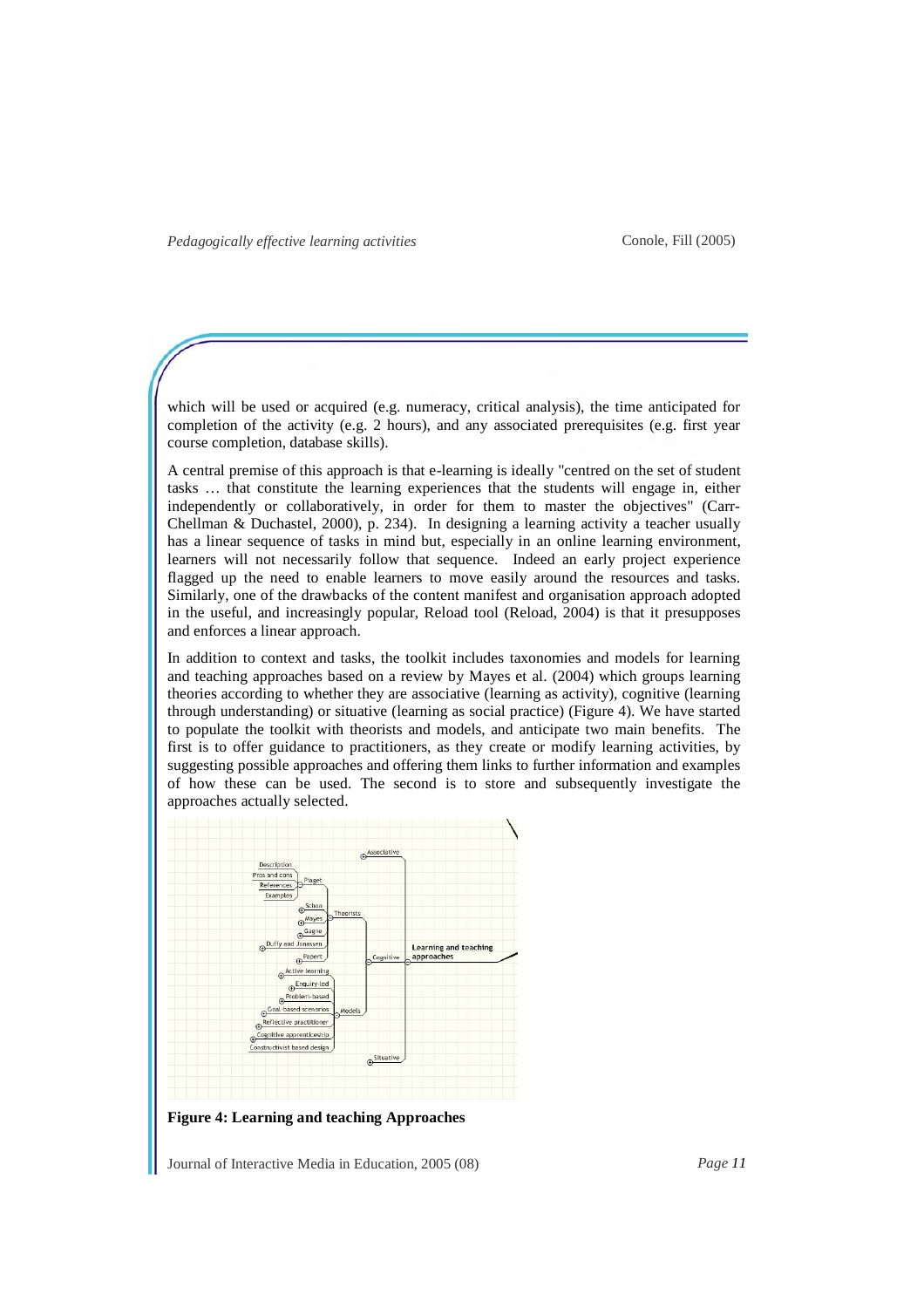In the course of deriving and refining the definitions and typologies, life examples were modelled as learning activities and discussed with teaching colleagues. The representation proved both robust and informative. One activity was for individual learners and entailed reading two online documents, answering questions in a multiple choice quiz and receiving automatic feedback. The other involved learners viewing a wide range of online resources, data, text and images, accessing a public database, manipulating extracted data using a spreadsheet, deriving and submitting numeric answers, selecting and ranking choices from tutor supplied drop-down lists, composing and submitting written critiques. Tutors were involved in responding to learner comments and questions via an asynchronous message board and in marking written submissions. Numeric answers and some multiple choice selections were automatically marked.

Once these learning activities had been modelled, it was clear that the resulting information would enable other teachers to review them quite swiftly and decide whether to adopt or adapt them. Furthermore, the modelling of resources and tools facilitates re-purposing. For example, the first activity was based on two documents internal to one of the US partners. It would be easy for the other partners to substitute their own documents. In the second activity, all the resources pertained to river habitats in the UK. US colleagues could substitute indigenous resources without changing the sequence of tasks and outcomes the learners are required to undertake and produce. It would be possible to replace some of the individual analytical tasks with group work, and so on.

These modifications are conceptually possible but remain complex in terms of technical infrastructure. A challenge for the toolkit developers is to resolve interoperability issues. They are aware of, and involved with, research and development in this field. The current project offers an excellent proving ground for potential solutions, as all four partners have different virtual leaning environments. Copyright and permissions processes may also prove testing. From a pedagogic point of view, there are also limitations and issues yet to be resolved. These include measuring tacit knowledge, abstracting out models, capturing the dynamics and evaluating the quality of a learning activity.

An online version of the toolkit is available at http://www.nettle.soton.ac.uk/toolkit/Default.aspx. Finally, for the toolkit to be useful, to a wider community than the DialogPlus project, as a searchable database of learning activities/resource, it needs a certain critical mass. The developers are aware of current efforts in the fields of interoperability, metadata, digital libraries and permissions and are resolved to design and test potential solutions within the context of their current project.

# **7 Conclusions**

An online version of the toolkit is now available which is populated with a range of learning activities across different theoretical perspectives. A detailed comparison of the DialogPlus taxonomy with IMS Learning Design and other pedagogical taxonomies (such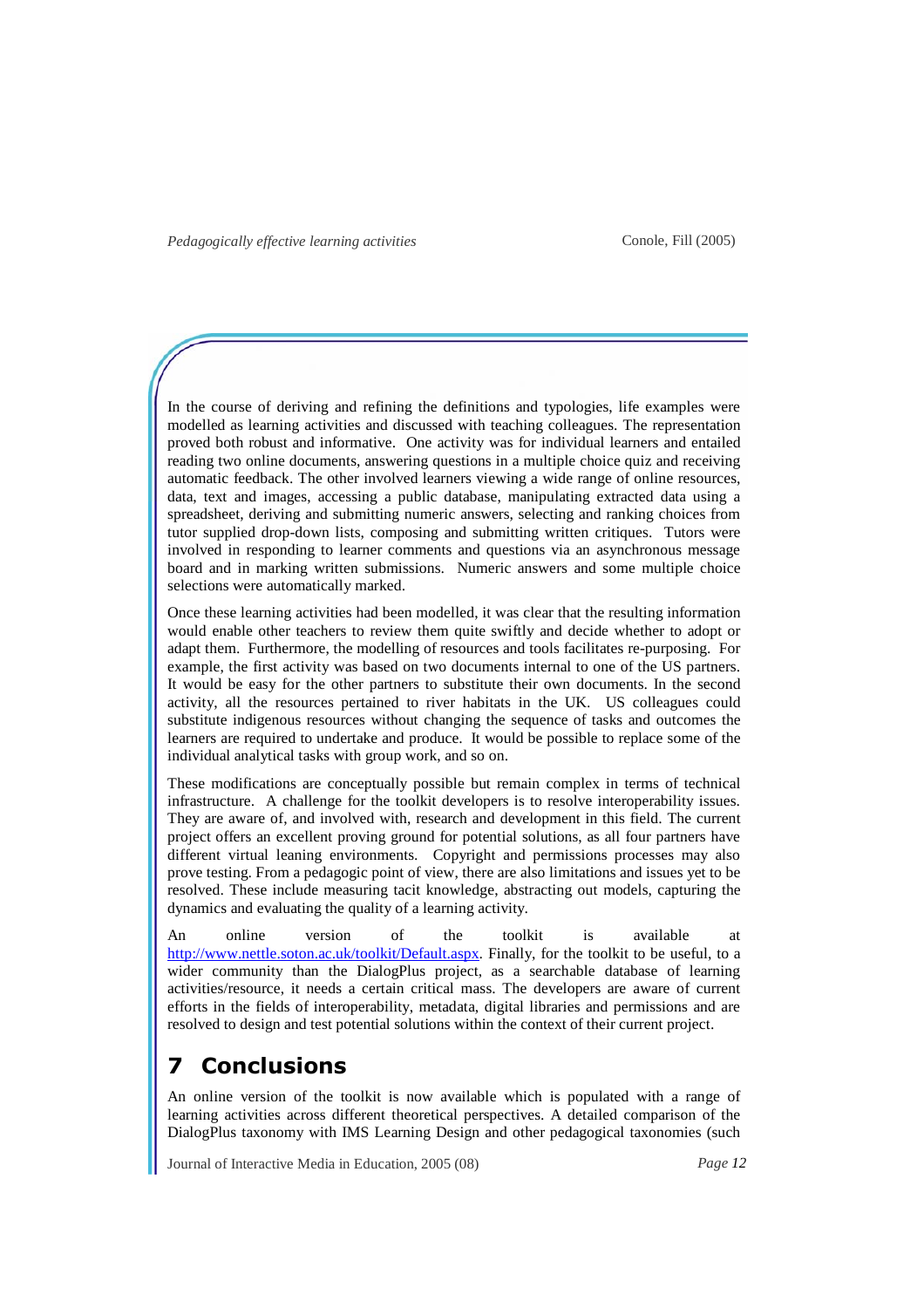as the LTSN's vocabulary http://www.ltsn.ac.uk/genericcentre/index.asp?id=19232; the Source and SESDL project taxonomies http://www.source.ac.uk and http://www.source.ac.uk - see Beetham, 2004 for more details on pedagogical reviews) has also been carried out.

We have defined the concept of a learning activity as the underpinning for the development of a learning activity design toolkit which aims to provide easy to use guidelines for practitioners to make pedagogically informed decisions on designing learning activities and making choices about the use of appropriate tools and resources to support this. A learning activity occurs within a context with a set of associated attributes and addresses a set of learning outcomes. Learning outcomes are achieved through a sequence of tasks and associated roles adopted by the participants which might call upon a set of tools and resources. Some of the tasks are assessed.

Higher Education in the  $21<sup>st</sup>$  century can involve teachers and learners in a collaborative exploration of global resources. Learning activities that effectively utilise these resources are being created and can be shared, adopted or adapted. Teachers need support and guidance with respect to quality of resources and e-learning design, as well as methods for understanding, unpacking and repurposing existing offerings. The learning activity toolkit described in this paper has been specified, and is being developed, to meet these needs.

**Acknowledgements:** JISC/NSF funding of the Digital Libraries in Support of Innovative Approaches to Teaching and Learning in Geography involving the universities of Penn State, Leeds, UCSB and Southampton (DialogPLUS) project. Dr Christopher Bailey, Learning Technologies Research Group, University of Southampton, for his thoughtful contributions to the design and excellent, ongoing work on the development of the toolkit.

# **8 References**

Beetham, H. (2004), 'Review: developing e-learning models for the JISC pracititioner communities', e-pedagogy programme report, available online at http://www.jisc.ac.uk/epedagogy.

Britain, S. and Liber. O. (2004). 'A Framework for the Pedagogical Evaluation of eLearning Environment', *JISC-commissioned report*. Available online:

http://www.jisc.ac.uk/index.cfm?name=elearning\_pedagogy [accessed 01/10/04]

Carr-Chellman, A., & Duchastel, P. (2000). The ideal online course. *British Journal of Educational Technology,* 31(3), 229-241.

Clark, M. P., & Wentworth, C. D. (1997). Constructivism and the Development of Multimedia Applications. *Paper presented at the Proceedings of the 30th Annual Small College Computing Symposium*, University of Wisconsin-Parkside.

Conole, G. (2002). 'Systematising Learning and Research Information', *Journal of Interactive Media in Education*, 7. Available online: http://www-jime.open.ac.uk/2002/7/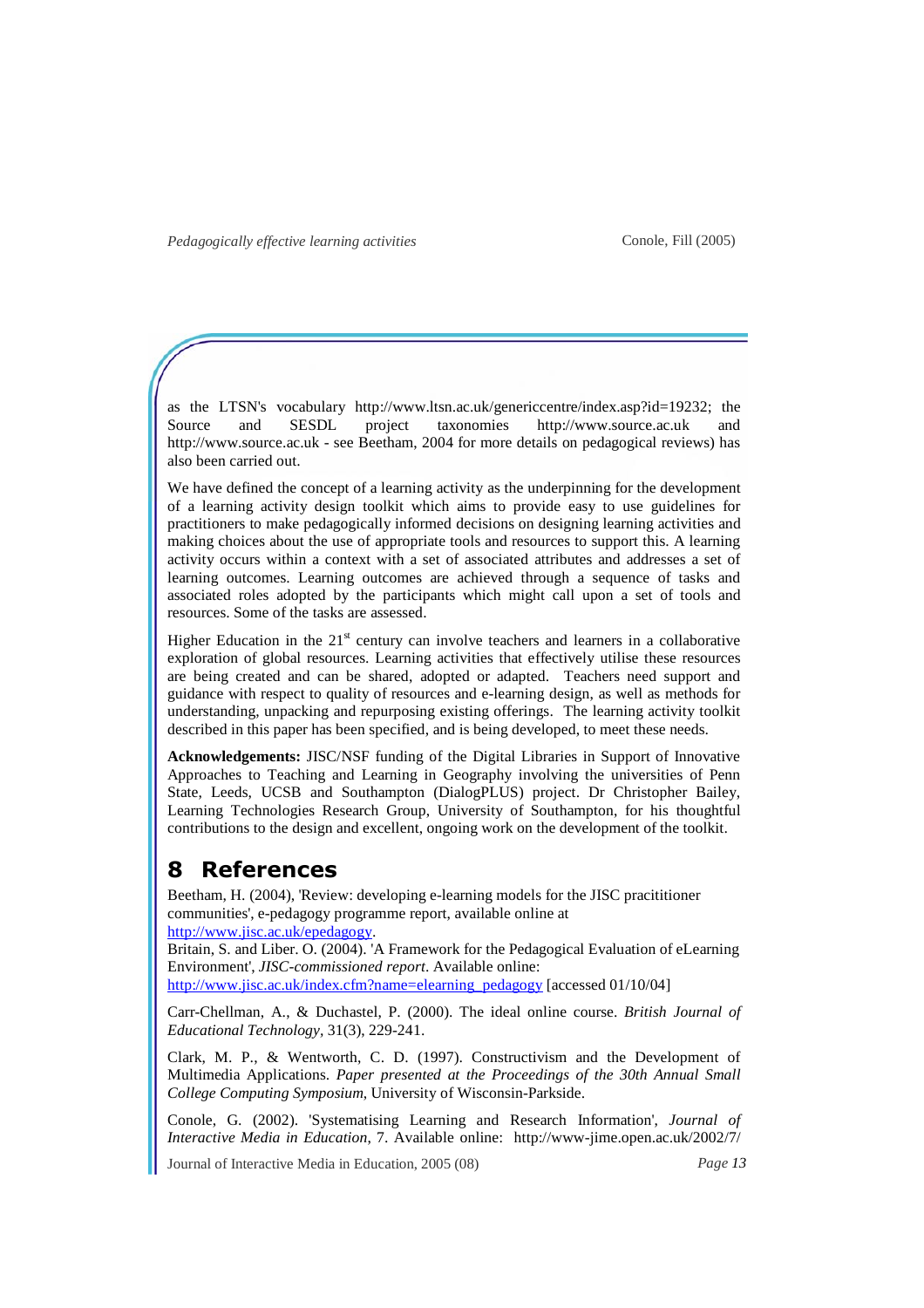Conole, Fill (2005)

[accessed 01/10/04]

Conole, G. (2004). 'Report on the effectiveness of tools for e-learning', report for the JISC commissioned *Research Study on the Effectiveness of Resources, Tools and Support Services used by Practitioners in Designing and Delivering E-Learning Activities*.

Conole, G. and Dyke, M. (2004). 'What are the affordances of Information and Communication Technologies', *ALT-J*, 12.2,113-124.

Conole, G., Dyke, M., Oliver, M. and Seale, J. (2004). 'Mapping pedagogy and tools for effective learning design', *Computers and Education*, 43 (1-2), 17-33

Conole, G. and Oliver, M. (2002). 'Embedding Theory into Learning Technology Practice with Toolkits, *Journal of Interactive Media in Education*, Special issue on learning technology theory', Open University, 2002(8), http://jime.open.ac.uk/.

Dalziel, J. (2003). 'Implementing learning design: the Learning Activity Management System (LAMS)'. *Proceedings of the ASCILITE 2003 conference, Adelaide.* 

Doolittle, P. (1999). Constructivism and Online Education. Available online: http://edpsychserver.ed.vt.edu/workshops/tohe1999/text/doo2s.doc [accessed 01/10/04].

Gagne, R. M., Briggs, L., & Wager, W. W. (1974). *Principles of Instructional Design*. Fort Worth. Texas: Harcourt, BraceJovanovich.

Hedberg, J. G. (2003). Ensuring quality e-learning: Creating Engaging Tasks. *Educational Media International*, 40(3&4), 175-186.

Hicks, M., Reid, I., & Rigmor, G. (2001). Enhancing online teaching: designing responsive learning environments. *The International Journal for Academic Development*, 6(2), 143- 151.

Honebein, P. C. (1996). Seven Goals for the Design of Constructivist Learning Environments. In B. G. Wilson (Ed.), *Constructivist Learning Environments, Case Studies in Instructional Design*. (pp. 11-24). Englewood cliffs, New Jersey.: Educational Technology Publications, Inc.

IMSLD. (2003). IMS Learning Design. Information Model, Best Practice and Implementation Guide, XML Binding, Schemas. Version 1.0 Final Specification IMS Global learning Consortium, Inc. Retrieved from http://www.imsglobal.org/learningdesign/ May 27th 2005

Jones, C. (1999). 'From the sage on the stage to what exactly? Description and the place of the moderator in co-operative and collaborative learning', *ALT-J*, 7(2), 27-36.

Koper, R. and Tattersall, C. (2005). (Eds) *Learning Design: A Handbook on Modelling and Delivering Networked Education and Training,*Springer Verlag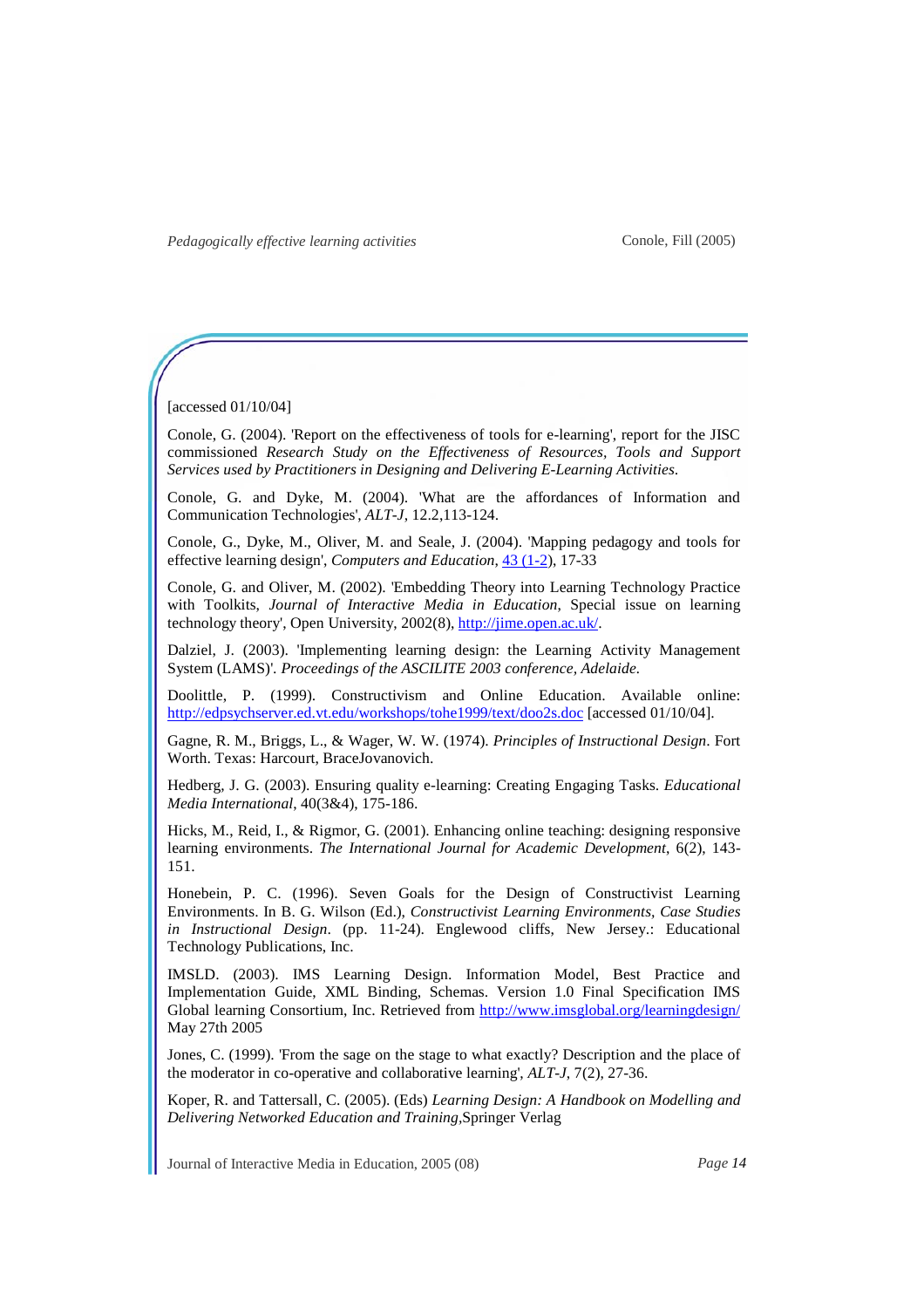Koper, R. and Olivier, B. (2004), Representing the learning design of units of learning', Education, technology and society, 7(3), 97-111.

Kraan, W. (2003). Learning Design and reuseability, [Web page]. CETIS. Available online: http://www.cetis.ac.uk/content/20030902133812 [accessed 01/10/04].

Laurillard, D. (2002). *Rethinking University Teaching* (2nd ed.). London: RoutledgeFalmer.

Lawrence, S. and Lee Giles, C. (1999). 'Accessibility of information on the web', *Nature*, 400, 107-109.

Littlejohn, A. (2003). (ed) *Reuse of Educational Resources for Networked Learning*. London: Routledge

Littlejohn, A. and McGill, L. (2004). 'Report on the effectiveness of resources for elearning', report for the JISC commissioned *Research Study on the Effectiveness of Resources, Tools and Support Services used by Practitioners in Designing and Delivering E-Learning Activities*

LTSN (2002). The Learning and Teaching Support Network (LTSN) Generic Centre elearning and assessment guides, http://www.ltsn.ac.uk/genericcentre/index.asp?id=17104

Mayes, T. and De Freitas, S. (2004). 'Review of e-learning theories, frameworks and models', commissioned review report as part of the JISC-funded e-pedagogy desk study on e-learning models. http://www.jisc.ac.uk/uploaded\_documents/Stage 2 Learning Models (Version 1).pdf [accessed 24/08/05]

Meyer, A. (1998). Synthesis of learning theories and concepts. Available online: http://hagar.up.ac.za/catts/learner/ameyer/synthesisoftheories.htm [accessed 01/10/04].

Oliver, M. (2004). Understanding the Development of Teaching and Learning Resources Project: Phase II. Unpublished project report. http://www.ucl.ac.uk/epd/tqef

Oliver, M., McBean, J., Conole, G., and Harvey, J. (2002). 'Using a Toolkit to Support the Evaluation of Learning', *Journal of Computer Assisted Learning*, 199-208.

Paquette, G., De la Teja, I., Léonard, M., Lundgren Cayrol, K., & Marino, O. (2005). An Instructional Engineering Method and Tool for the Design of Units of Learning. In Koper & Tattersall (Eds.) Learning Design. Pp. 161-183. Springer-Verlag.

Reload (2004). Website, http://www.reload.ac.uk/ [accessed 29/09/04]

Salmon, G. (2000). *E-Moderating: The key to teaching and learning online.* London: Kogan Press

Seale, J. and Ruis Rui, M. (2002). 'An introduction to learning technology within tertiary education in the UK', *Association of Learning Technology*. Available online: http://www.alt.ac.uk/publications/ALT\_Introductory\_Pack.pdf